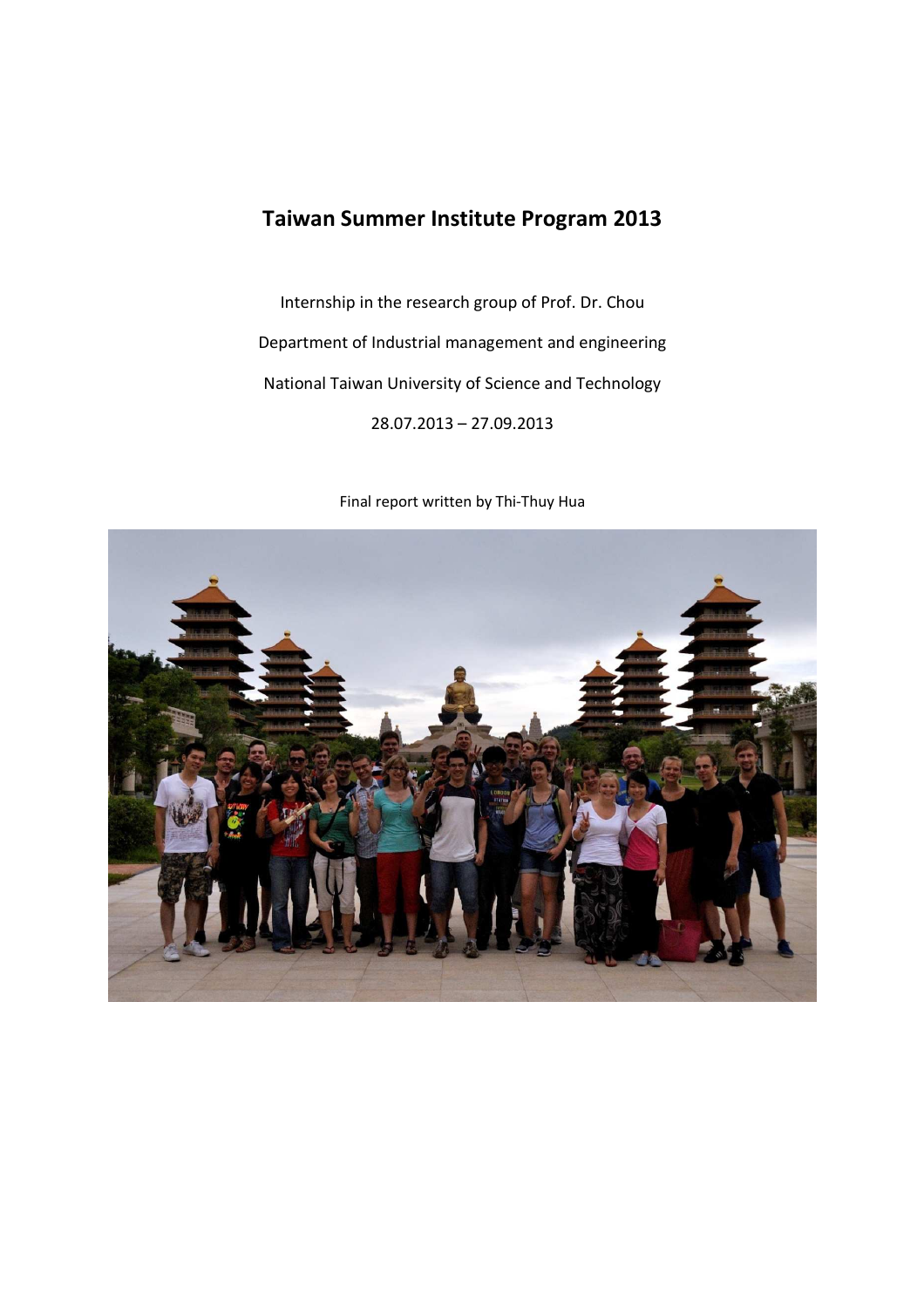## **Contents**

- 1) Preparation and Introduction Week
- 2) Taipei and National Taiwan University of Science and Technology
- 3) The internship Work in the lab
- 4) Travelling around Taiwan
- 5) Important information / Things to remember
- 6) My Impression of Taiwan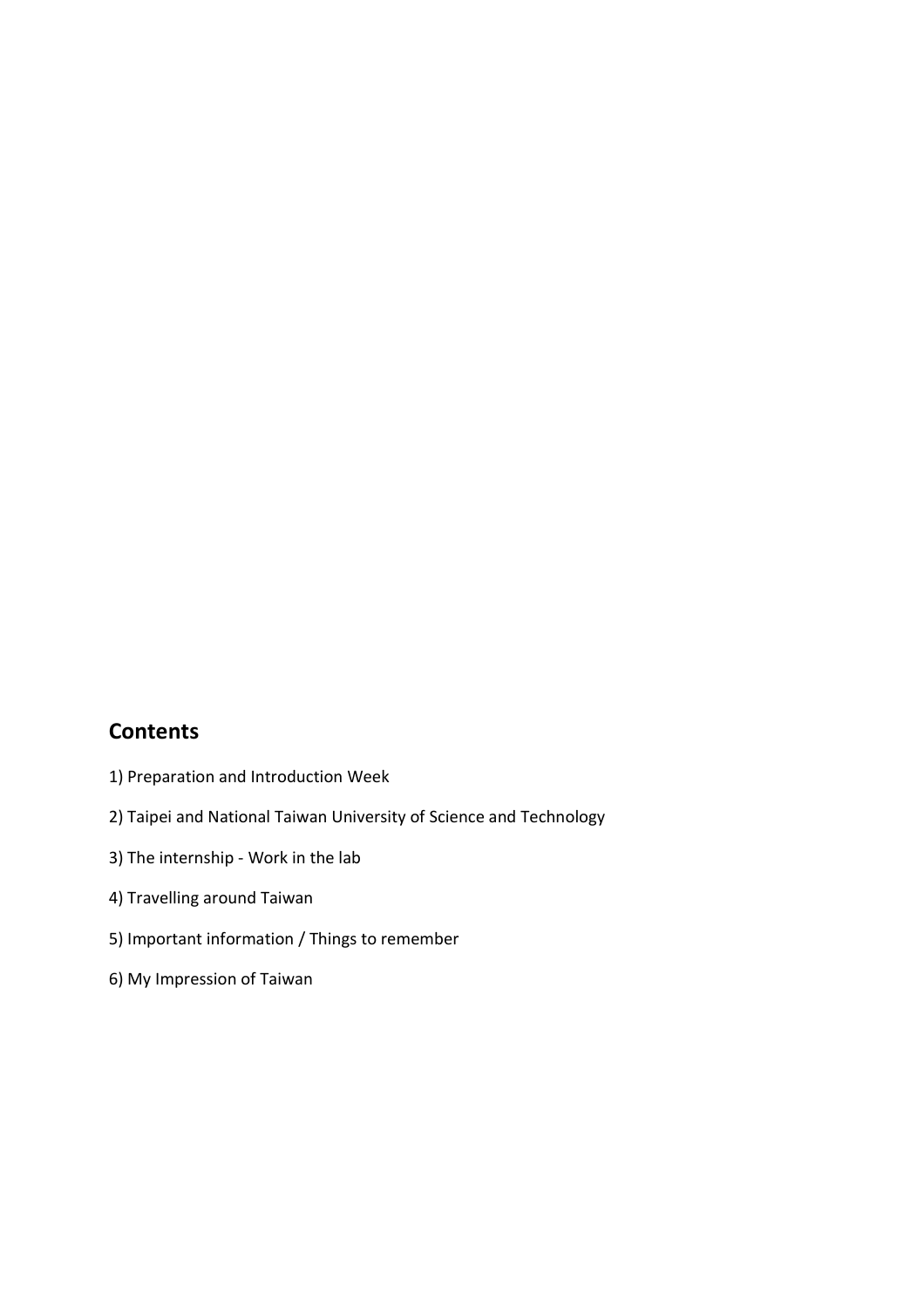#### 1) Preparation and Introduction Week

The Taiwan Summer Institute Program is based on the cooperation between the National Science Council of Taiwan (NSC) and the German Academic Exchange Service (DAAD) that enables Taiwanese as well German students to get in acquaintance to another culture while doing a two-month scholarship abroad. Each of the 25students received around 2000 Euro (incl.flight) for the stay in the Taiwan this summer.

Through the well-organized exchange program there are not a lot of aspects to worry about. In this report I would like to share my experiences, impressions and memories with you.

For a stay of up to 90days German citizens do not need a visa to travel to Taiwan and study there. Anyway, the passport should be valid for at least half a year after the arrival in Taiwan. There is also no need about vaccinations because there are no special ones are needed; only the basic ones as Hepatitis are recommended. In any case, the DAAD group is covered by the insurance of the scholarship.

The organization of DAAD booked a group flight for all of us, so we met up at the check-in counter at Frankfurt airport. We firstly took the flight to Taipei, after we had a connecting flight to Kaohsiung. After the arrival in Kaohsiung, friendly Taiwanese advisors already waited for us to take the bus to Tainan. In Tainan, we were welcomed by a committee of members of the Coastal Ocean Monotoring Center ò National Cheng Kung University and a few Taiwanese students.

We spent the first four days in Tainan where we had nearly 2days of Chinese classes and discovered the environment in this area. The committee in Tainan supported us in several matters e.g. how to apply the tax-ID and where to buy a SIM card, handed out the scholarship (in cash) and were reachable 24hours for us. On our last evening they took us out to a KTV Karaoke bar which is really famous in Taiwan. They were also the ones who kept us updated about weather conditions and especially thyphoon warnings during our entire stay in Taiwan.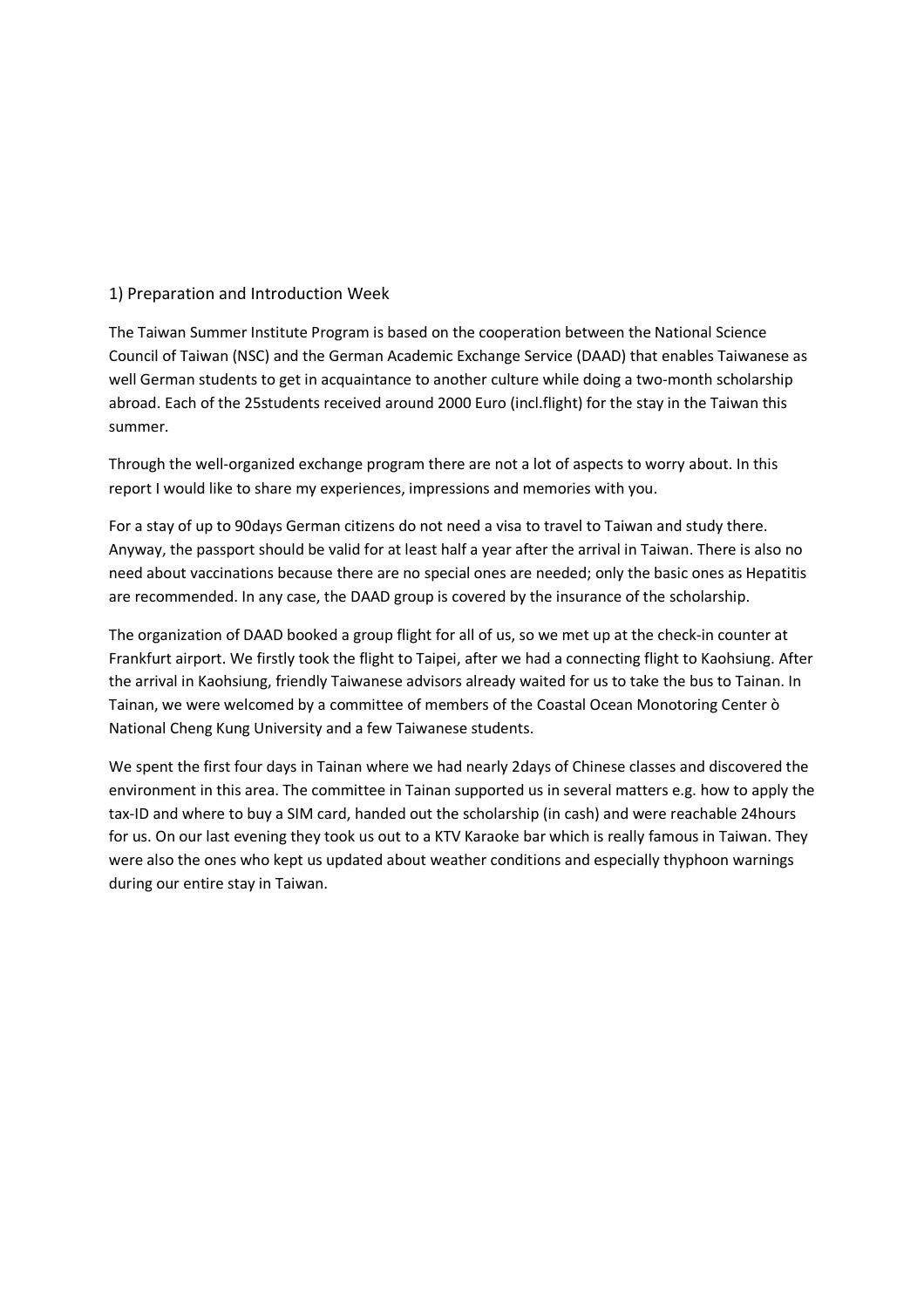#### 2) Taipei and the National Taiwan University of Science and Technology

On Friday we transferred to our internship universities. I was the only student who went to the National Taiwan University of Science and Technology, but I arrived with the other five students of Taipei. I was picked up by two international students and my advisor, one of them was Indonesian and two of them Vietnamese, so I could communicate with them in my second native language Vietnamese (included information: I am a banana as some people would say  $\rightarrow$  Asian people with "yellow skin" who grew up in a Western culture are bananas – From the outside "yellow" and from the inside "white"  $\odot$  ).

Anyway, these kind students and especially my advisor helped me with all necessary formalities at the beginning such as paying for the dormitory and getting settled. That was really helpful, because not lot of people used to speak English in Taiwan, later we figured out body language is the most convenient language in Taiwan to get along on the streets.

Till the end of my stay in Taiwan (beginning of October), I was able to stay in my own room in the international dormitory directly on the Campus. I lived in the 15th floor of this building, so I always had a nice walk in the morning and evening. Normally, male and female students are strictly separated in the dorms (even the lifts!!), but I had a special floor with mixed rooms and really good conditions. Consequently, my rent was more expensive than the others.

Staying in this single-bed-room costs 20.000NTD for two months (approx.500Euro). For me, this price was quite affordable and about the average of student residences in Germany, but I would prefer a twobed-room with a Taiwanese roommate. My room had all electronic devices which I needed (an airconditioning, a TV set (never used), a fridge). Luckily, I had a bed with a mattress with a quilt a pillow, but in any case I was prepared and equipped with a thin mattress, a thin blanket and a small pillow which our hosts bought in Tainan for us. They consisted of a thin bamboo mat with 3cm of padding on top of it. It is recommendable to bring a sheet and bed linens.

There is no kitchen in the dorm, but it is common to have all meals outside as the prices are quite cheap and affordable compared to Germany. There are many food places right around the corner or on the campus itself; they offer lots of tasty dishes. If you are not in the mood to have lunch or dinner in one of this food places, the convenience store Seven/Eleven is waiting for you 24hours a day – You can get there everything, you need. Many of us got almost addicted to Milk tea and Soymilk which was available everywhere.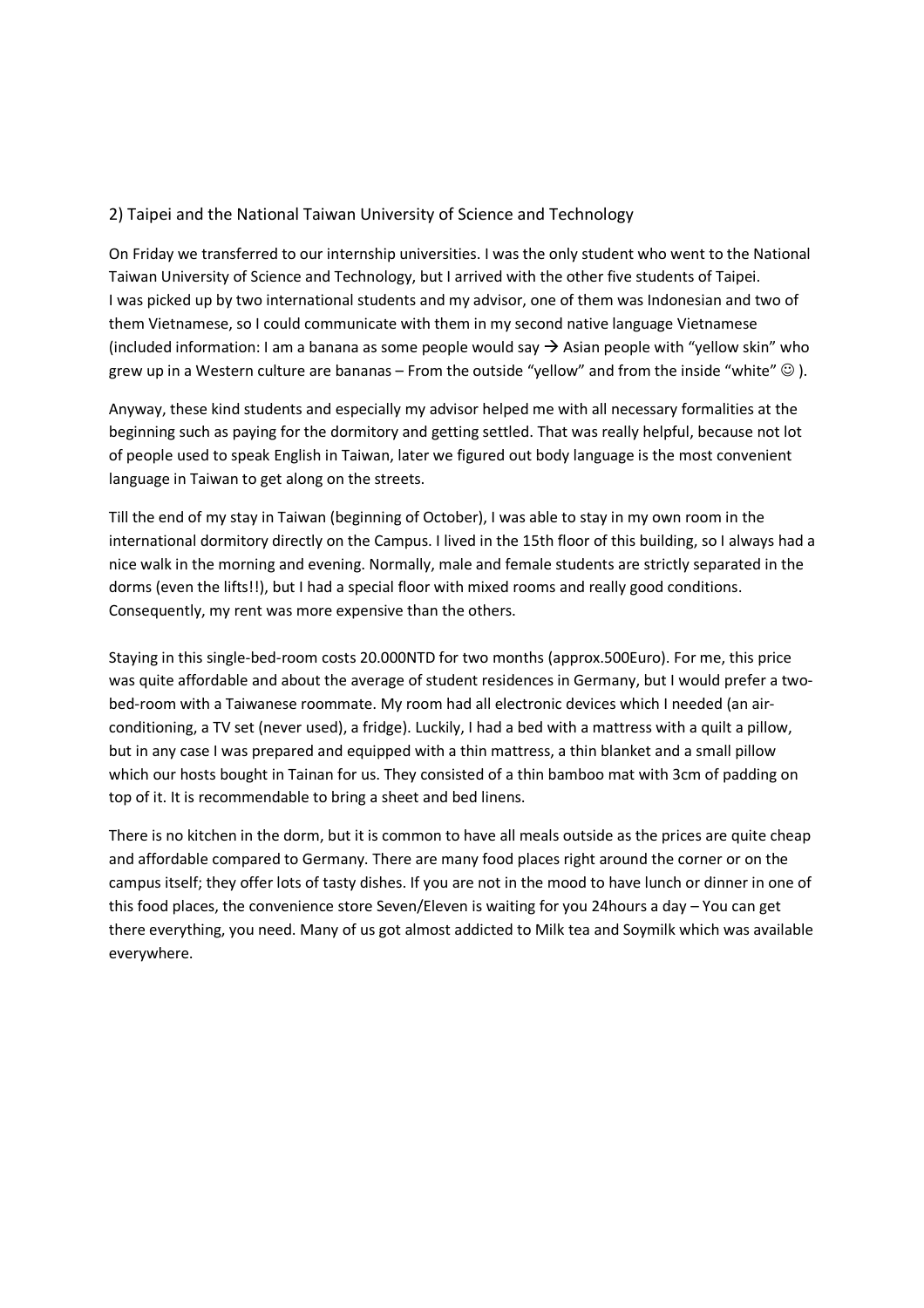My university is located really close to the center of Taipei. In Taipei itself you can discover so many places, also during the week after work. Everything is close together to the campus. There is a gym (one can buy either a membership card or just pay for every visit), many sport fields and a swimming pool that is free of charge (with a student ID). It is important to know that a bathing cap is needed. Girls usually wear bathing suits and you do not really see any girls wearing bikinis.

Getting around the city is quite easy with the "Easycard" for MRT or renting the orange bicycles. A single ride by MRT costs around 15 NTD up to 45NTD. Renting the bikes for the first 30minutes is free, after every half an hour costs 10NTD. The "EasyCard" is a prepaid that you can load money to in all the convenience stores and then use on all the public transportation, in convenience stores or for buying tickets. It is recommendable try to get the student version of this card and to use it in all these matters for getting a fare discount, sometimes even 50%.

If you want to get more around Taipei or to another city, there are lots of buses and trains. Especially the buses are great and cheap, because they run up every couple of minutes from Taipei to close places like Keelung or Hsinchu. A one-way ticket costs only around 55NTD and takes about 35-40minutes.

Taipei offers and enables you the best chances to have a great time with great sightseeings. There are lots of temples to visit and great memorial halls. After the work, I went every week up to one of the beaster mountains (Elephant mountain, Tiger mountain, Panther mountain, Lion mountain) and have been to nice parks (Peace Park, Creative Park). Many museums, crazy restaurants (toiletrestaurant, hospitalrestaurant,..), awesome shopping places (Ximen Nightmarket, Shida Nightmarket, Shilin nightmarkets), but I also discovered lots of great local nightmarkets with less tourists in the west of Taipei. The nightlife is also really great in Taipei, you can just go for a nice dinner or discover one of several bars and clubs, for everything is something suitable in this place.

The seventh month of the old lunar calendar is the ghost month. People believe that during this month the ghosts of dead people return to earth. Therefore many people immolate food and paper money to calm the ancestors. During this time there are many celebrations and one of greatest one takes place in Keelung. This year it was at the end of August. A festive parade is held and at the end all the colorful paper temples that were carried along during the parade are set on fire and let onto the water. This is really a festival that I wouldn't miss if you come to Taipei.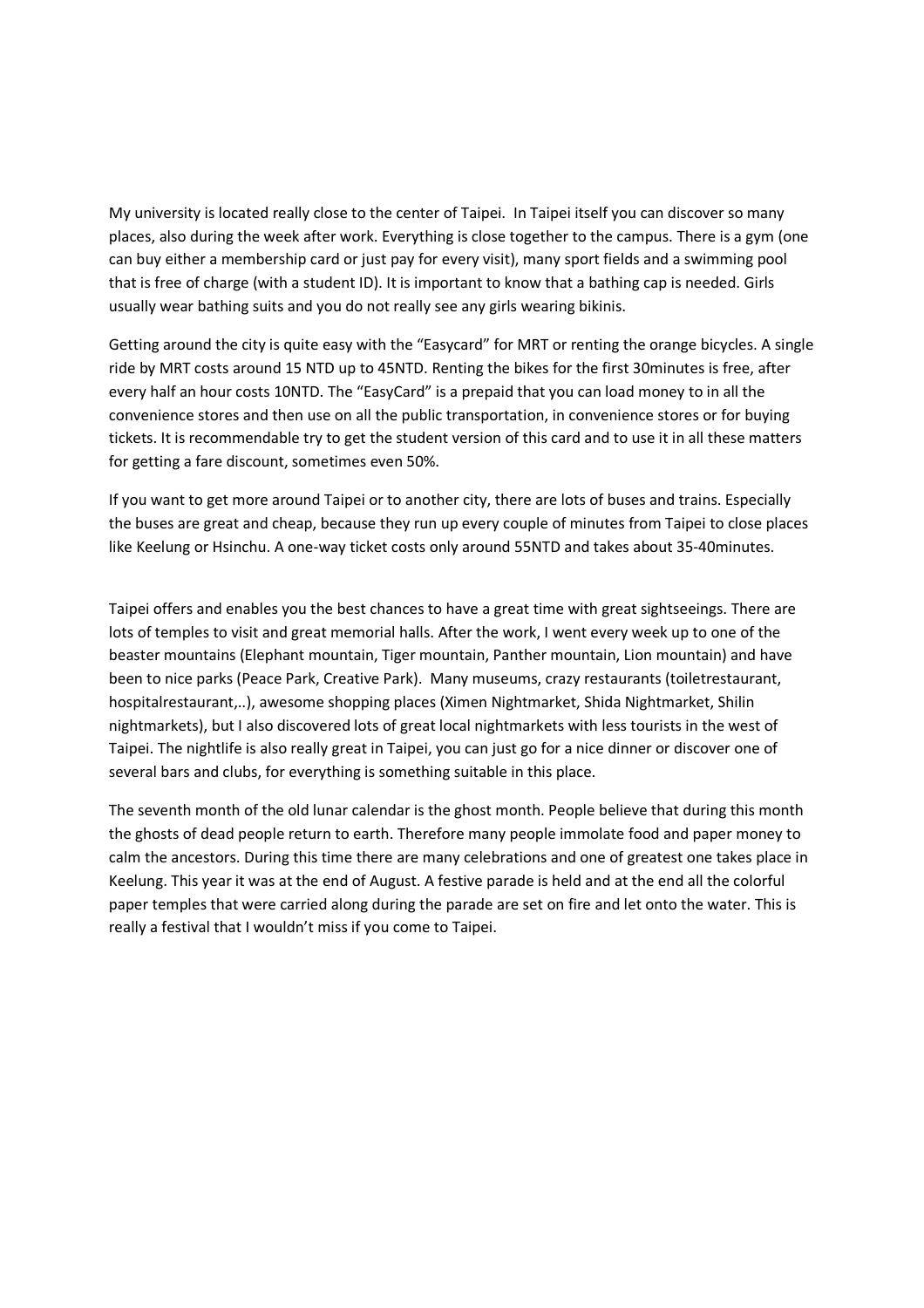#### 3) The internship – Work in the lab

For these eight weeks at NTUST in Taipei, I worked in the Department of Industrial Management and Engineering in a computational dynamics lab. Both Bachelor and Master students work in this lab.

My professor Dr.Chou gave me a project to work on. My project was built on the topic "Foreign Direct Investment in Asia – Analyzing and determining technological factors influencing FDI." During my first week I got an overview of this topic. The focus lies on understanding the cultural differences and requirements between some Asian countries (HongKong, Malaysia, Vietnam, China, Taiwan) with technological background.

My supervisor wanted me to develop a new fuzzy MCDM model to help the investors determining the suitable places to invest. Analyzing the key determinants and factors for FDI inflows and their trends with some given paper and my own research helped me to understand different matters of Asian countries. After getting familiar with the topic I had to present my results to other students of my group which also worked on economical topics which should add my thinking.

Two weeks later, I started working on the simulation program for the model with some students who helped me to understand the software. I had to do an TOPSIS approach which helped me to determine and rank the most attractive location influencing for FDI, among ASEAN countries according to main factors those are determinate FDI inflows. Basically, firstly I had to calculate weights of the evaluation criteria with the pair-wise comparison matrix. Then I had to construct a normalized matrix. This step converts the various attribute dimensions into non dimensional attributes. Finishing, this step allows me to calculate the weighted normalized decision matrix. As a result, I could identify the positive ideal solution and negative ideal solution and figure out the relative closeness to the ideal solution.

Another part of the group worked on other countries or helped me to understand the trends of these countries. Some also tried to find a way of getting better solutions as the TOPSIS approach. During those weeks I learned a lot about cultural differences between Asian countries itself and the reconstruction to put this in a model together. In this case, it was really helpful to use the simulation programs to understand the different approaches to rank the countries. Sometimes, there were some problems with calculating the matrix because there were not always exact data about the countries, so consequently, it was really an approach.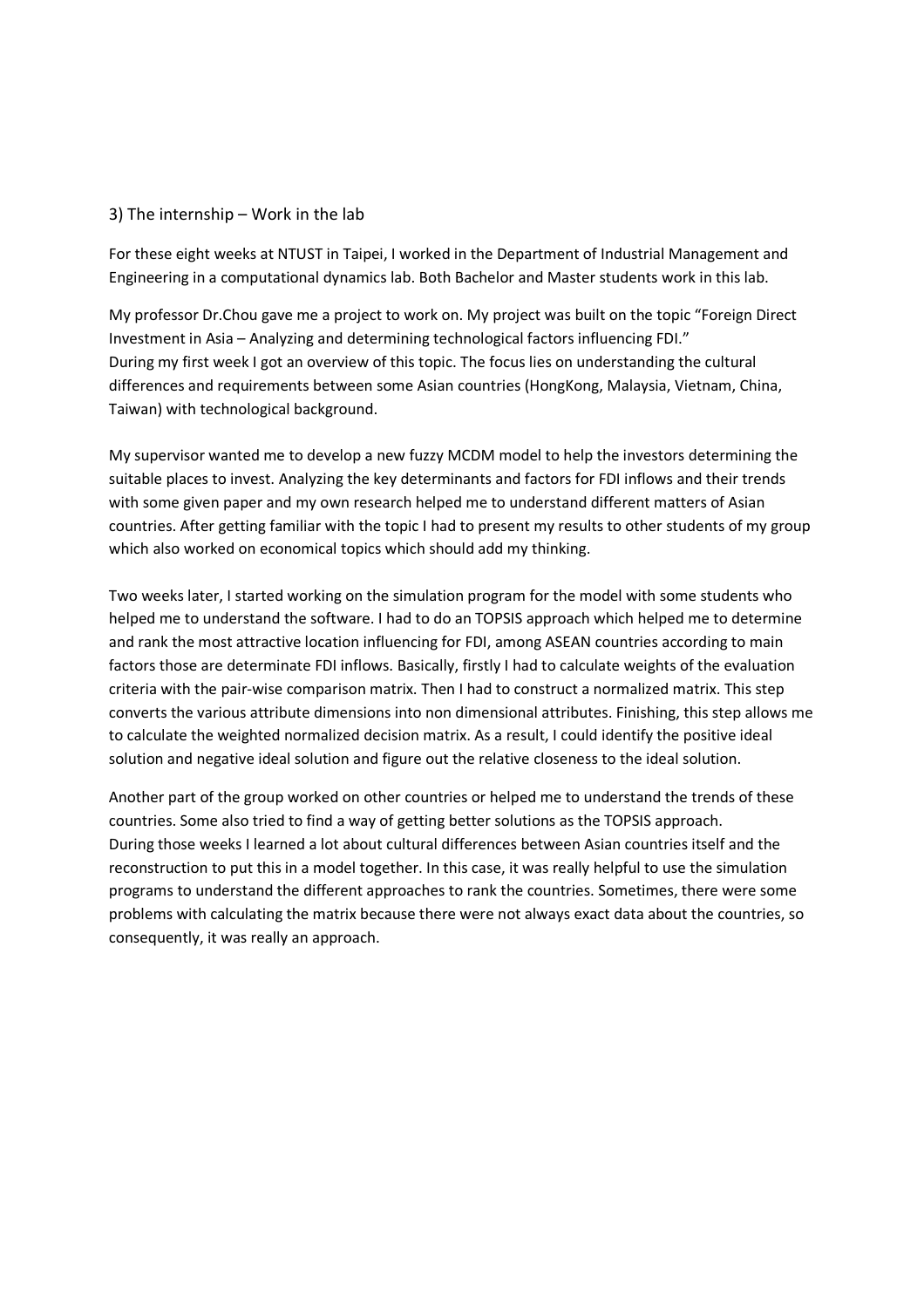## 4) Travelling around Taiwan

All of us used the weekends to travel as much as possible. Getting around Taiwan is easy and cheap.

There are mainly three different options:

1. The High Speed Rail (HSR) connects Taipei in the north and Kaohsiung in the south. It is very fast as the name already implies, but is also one of the more expensive solutions. For the entire trip one needs only two hours. The only problem is that most stops are not in the city center. Taipei is an exception where the HSR station is the same as the main station. Thus if you want to take the HSR, you usually need to take the bus or a taxi to get to the city. The regular fare for the entire distance is 1500NTD. However, there are certain trains where students can get a discount of 30% or 50%. This is possible with a Taiwanese student ID and sometimes with an international one (it depends on the person selling it).

2. Besides the HSR, there are regular trains. You can find several different ones: express trains, local trains etc. , but all of them are much more slower than the HSR. Instead of 2hours, you will need 5hours to travel from Taipei to Kaoshiung. The fare is about 800NTD. It is important to buy the ticket in advance because seats are usually sold out if you buy the ticket on the same day. It is still possible to take the train without reserved seats but that usually means that you have to stand the entire time.

3. The last option for travelling around Taiwan is by bus. There are long distance busses to almost any destination. They are comfortable, run frequently andare cheap. For having a comparison, a bus ride from Taipei to Kaoshiung costs 400-500NTD and the bus needs about 5hours if there are no traffic jams. For long distances, I would also recommend to buy the ticket in advance if you want to travel during peak hours such as Sunday afternoon.

Hostels are very easy to find in Taiwan. There are plenty of them and can find them everywhere. One night in Taiwan usually costs around 500NTD. In general, the hostels were very nice and clean and the service really friendly. Booking can be easily done by internet sites as www.hostelworls.com.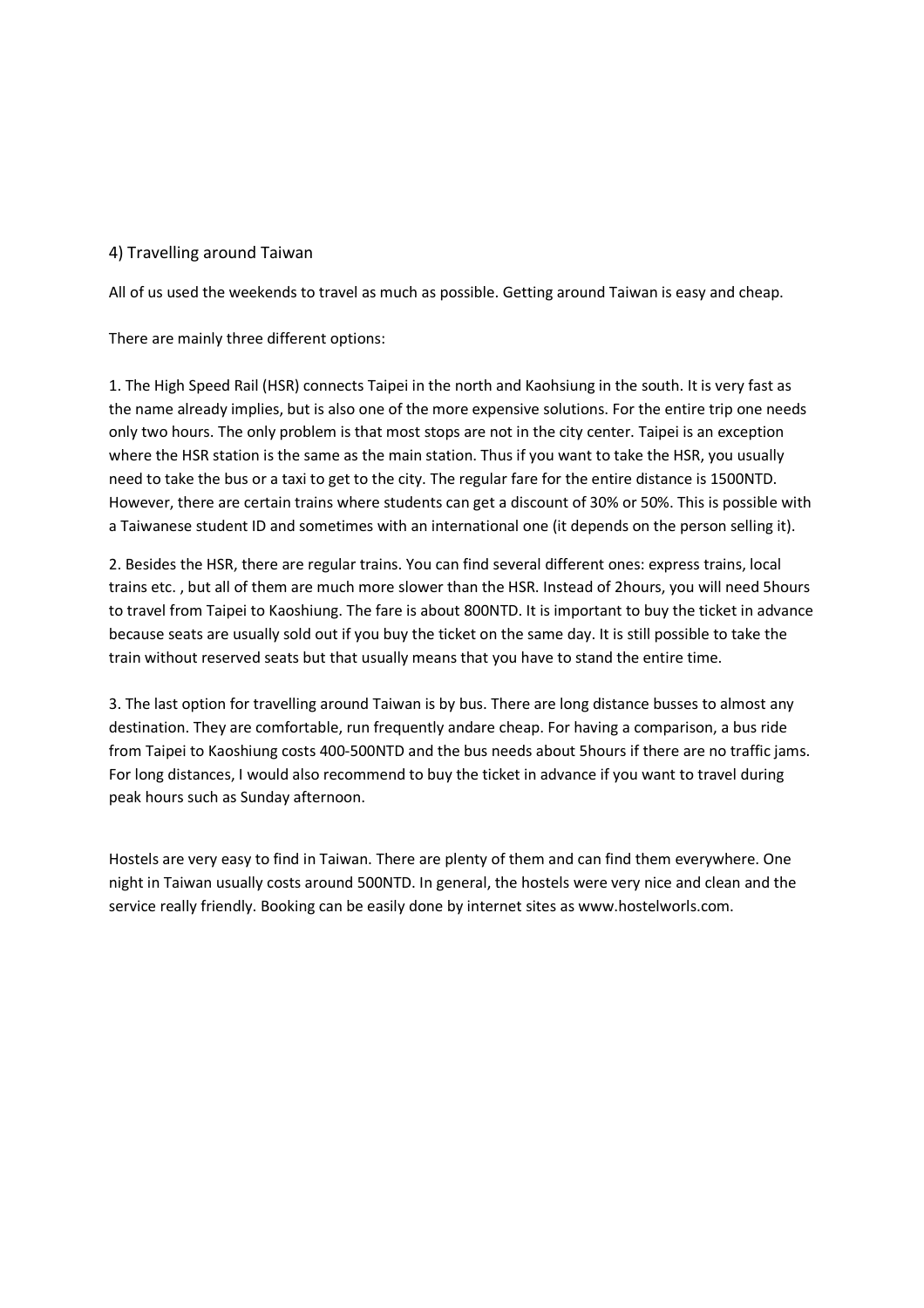There are too many places to visit for the few weekends, we had in Taiwan. Most beautiful and recommendable places are the following ones:

Around the main city Taipei:

- Danshui: a district of Taipei with a harbor and especially a sea shore promenade
- Beitou: a beautiful parc with hot springs
- Maokong: A small beautiful town up the mountains where you can find several nice teahouses. Most of them have a fabulous view of Taipei. Among them are tea houses with funny names such as " Pinguins are going ahead". Before going up to Maokong, you can visit the big and awesome Taipei Zoo, after you can take the Gondola from there and enjoy the nice view.
- Yangminshan Nationalpark: This parc is located in the north of Taipei and is a great place for hiking, hot springs and waterfalls. One of the most beautiful places that I have visited in Taipei.
- Wulai: Wulai enables you enjoying the nature in a different way and having a bath in the hot springs. We took a small slowly gondola up to the waterfalls.
- Jioufen: A small town up in the mountains with a cute shopping street. Jiufen is definitely worth a visit and a good place to do some souvenir shopping. There are also many small restaurants and tea houses that have a wonderful view of the sea which is especially nice at night.
- Hsinchu: A city in northern Taiwan. Hsinchu is famous for its Science-based Industrial Park, was first developed in 1723. The Hsinchu plain slopes upward to the east, and merges into Eighteen Peaks Mountain and Niupu Mountains. Most of the eastern part of the county is covered with foothills and small mountains.
- Keelung: Keelung belongs to northern Taiwan, with mountains surrounding on three sides, while Donghai (The Eastern Sea) in its north front. Serving as a natural harbor with immense water, Keelung has its bay cut into downtown deeply.
- LongDong: Long Cave (Longdong) is the largest bay on the Northeast Coast. It is favored with clear water and abundant marine life, including large numbers of colorful tropical fish, making it an out-standing spot for snorkeling and scuba diving. Also, the schools of fish that gather here make the bay a highly popular rock-fishing area.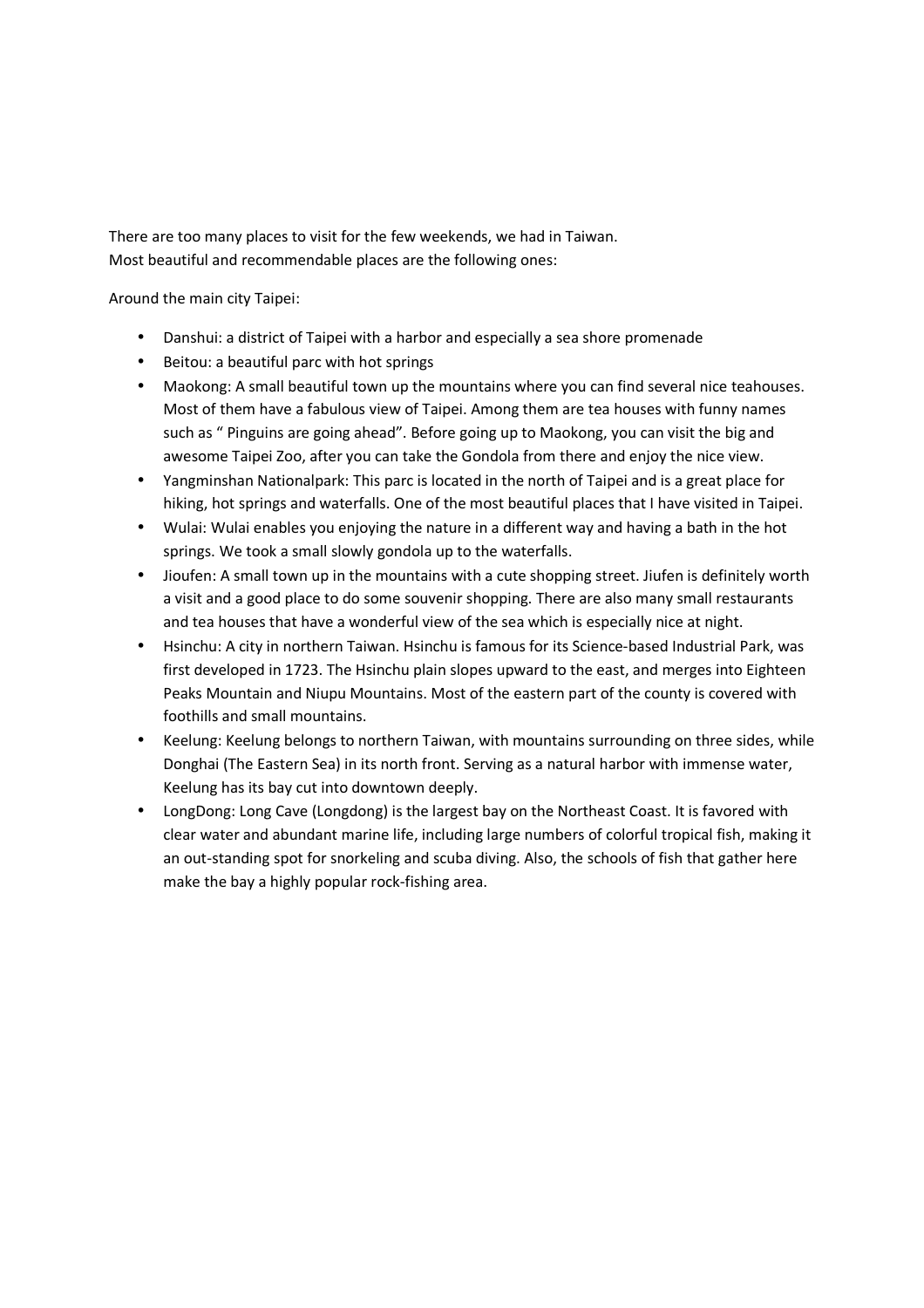Places further away:

- Kenting: This is a Nationalpark at the southern tip of Taiwan which also offers a couple of beaches (Beaches are rare in Taiwan). We rented Scooters here and went on a ride around the park. During the weekend the beaches are very crowded. Kenting is a paradise for surfers when the wave conditions are good ( Take care of sun burn!!). The weather in the south is very hot, even in September when the temperatures in the north can already drop significantly.
- Sun-Moon-Lake: The lake is one of the most popular tourist destinations and as expected quite crowded during summer vacation (which end at the beginning of September). Nevertheless, we went there in August and escaped from crowds by cycling around the lake. Most tourists took their car around the lake to important photo spots.
- Hualien: Here, we went to the famous marble Taroko Nationalpark. A really great place to get around with scooters. You can have occasional stops and go for hiking in between. Accidentally, we found a hell with small waterfalls. If you pass that, it's a great challenge, but if you come out, there will be a view of great nature and lake for you.
- Penghu Islands: Penghu is known as the pearl of the Taiwan Strait. Composed of 90 islands, the county is steeped in history and culture, with magnificent ocean views and many other natural wonders. They offer really great opportunities for sailing, and have great blue seas and beautiful white beaches.

### 5) Important information / Things to remember

There are a couple of things that you should not forget when packing the suitcase:

- Sunscreen/ Body lotion: Since Taiwanese women like to stay pale sunscreen often contains skin whitener. Sun Sreen is definitely important in Taiwan, because it is significantly further in the south than Germany.
- Mosquito spray: It is really recommendable for hiking trips or in the evening at the beach.
- International driver license: For renting a scooter this is usually required. Some scooter rentals also accept the German one but not all of them.